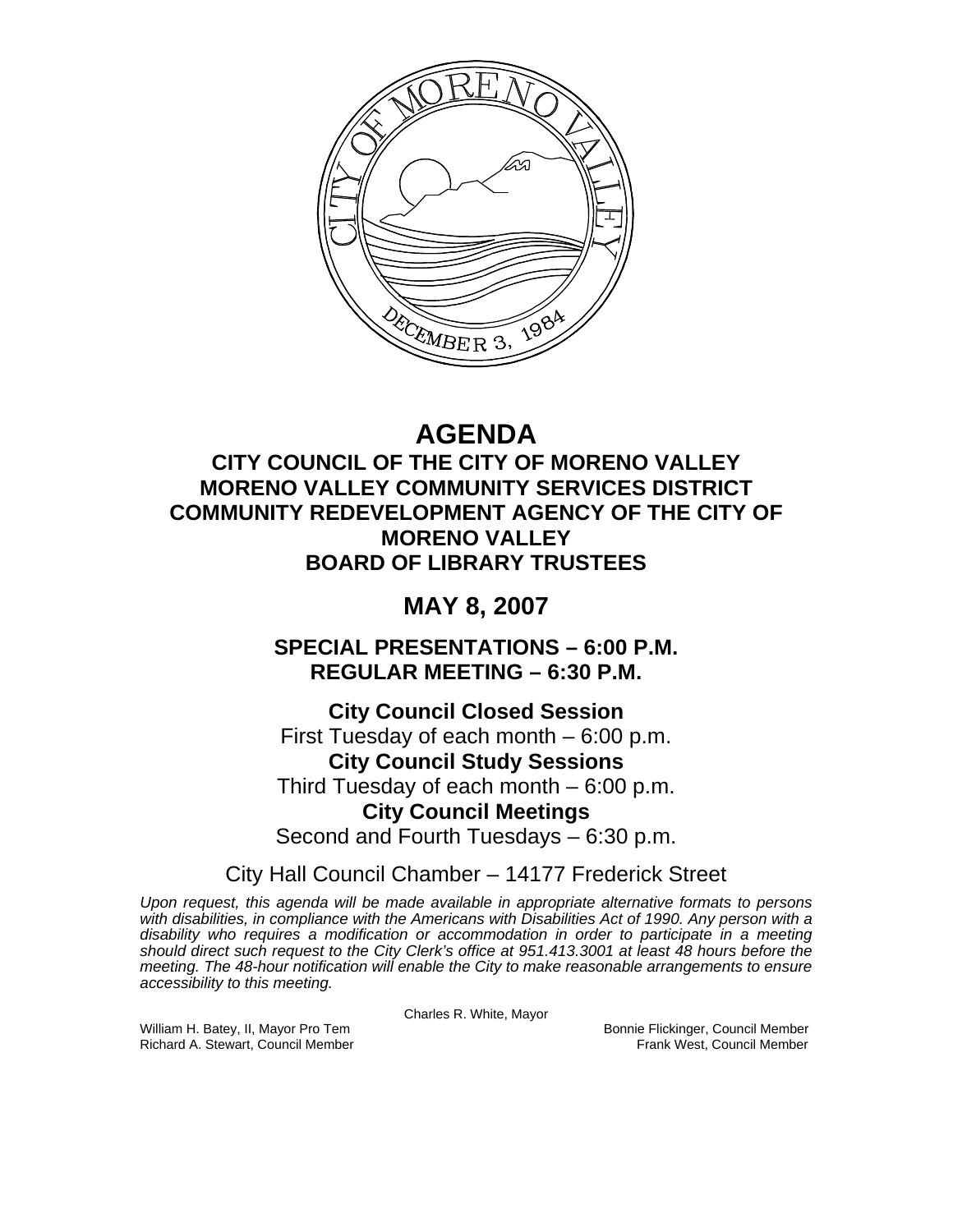#### **AGENDA CITY COUNCIL OF THE CITY OF MORENO VALLEY MAY 8, 2007**

## **CALL TO ORDER**

## SPECIAL PRESENTATIONS – 6:00 p.m.

- 1. Employee of the Quarter Robert Roseen
- 2. Firefighter of the Quarter Fire Captain Don Whitlock
- 3. Recognition of Corporal Conrad Cease, Recipient of the Hero Award from MADD (Mothers Against Drunk Drivers).
- 4. National Public Works Week Proclamation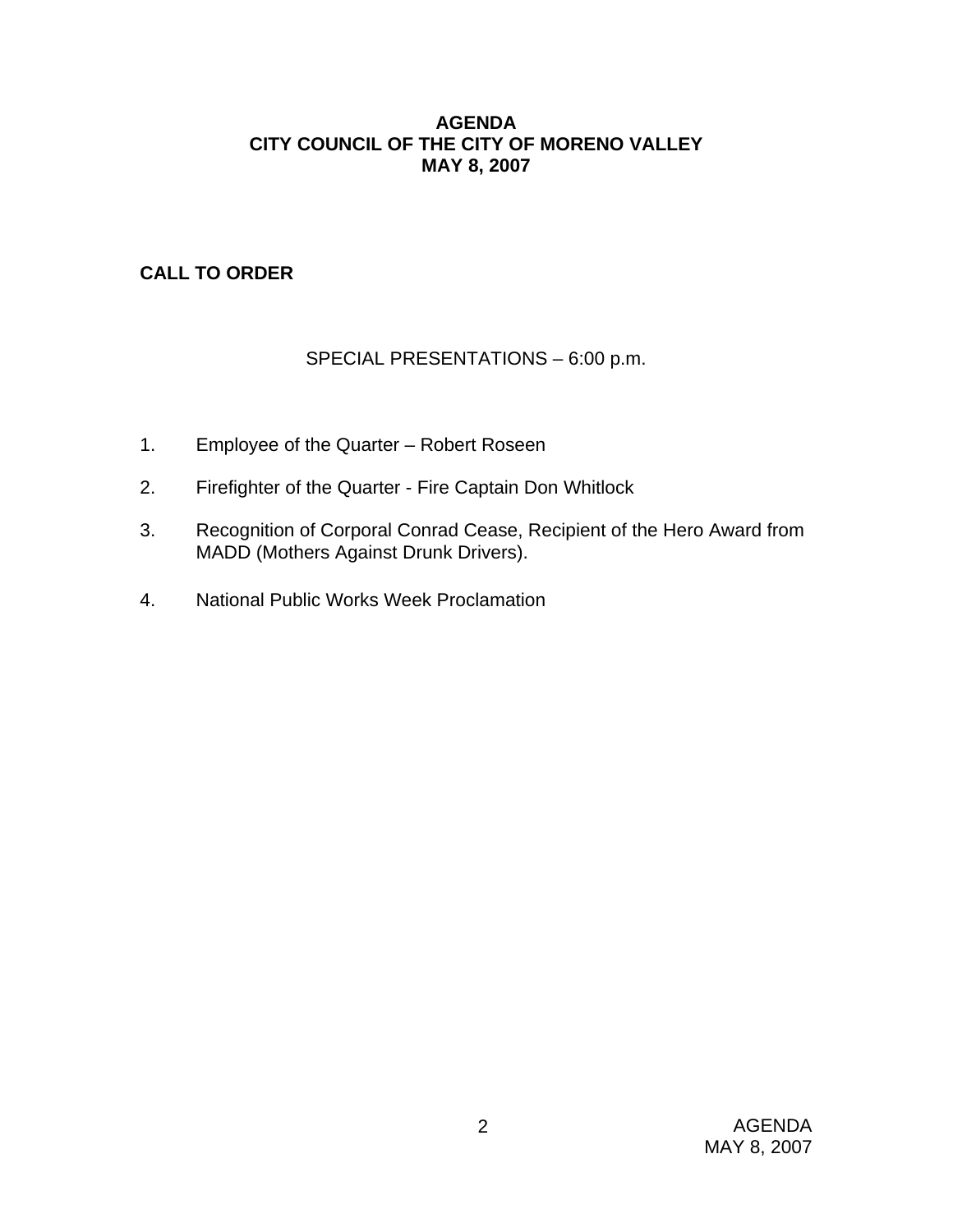#### **AGENDA JOINT MEETING OF THE CITY COUNCIL OF THE CITY OF MORENO VALLEY MORENO VALLEY COMMUNITY SERVICES DISTRICT COMMUNITY REDEVELOPMENT AGENCY OF THE CITY OF MORENO VALLEY, AND THE BOARD OF LIBRARY TRUSTEES**

#### **REGULAR MEETING - 6:30 P.M. MAY 8, 2007**

**CALL TO ORDER** (Joint Meeting of the City Council, Community Services District, Community Redevelopment Agency, and the Board of Library Trustees actions taken at the Joint Meeting are those of the Agency indicated on each Agenda item)

## **PLEDGE OF ALLEGIANCE**

**INVOCATION** – Pastor Willie Behrends, Crosswinds Church of Moreno Valley

#### **ROLL CALL**

#### **INTRODUCTIONS**

PUBLIC COMMENTS **ON MATTERS ON THE AGENDA** WILL BE TAKEN UP AS THE ITEM IS CALLED FOR BUSINESS, BETWEEN STAFF'S REPORT AND CITY COUNCIL DELIBERATION (SPEAKER SLIPS MAY BE TURNED IN UNTIL THE ITEM IS CALLED FOR BUSINESS.)

PUBLIC COMMENTS **ON MATTERS NOT ON THE AGENDA** UNDER THE JURISDICTION OF THE CITY COUNCIL WILL BE HEARD PRIOR TO CITY COUNCIL REPORTS AND CLOSING COMMENTS. IN THE EVENT THAT THE AGENDA ITEM FOR SUCH PUBLIC COMMENTS HAS NOT BEEN CALLED BY 9:00 P.M., IT SHALL BE CALLED AS THE NEXT ITEM OF BUSINESS FOLLOWING THE CONCLUSION OF ANY ITEM BEING HEARD AT 9:00 P.M. Those wishing to speak should submit a BLUE speaker slip to the Bailiff. There is a three-minute limit per person. All remarks and questions shall be addressed to the presiding officer or to the City Council and not to any individual Council member, staff member or other person.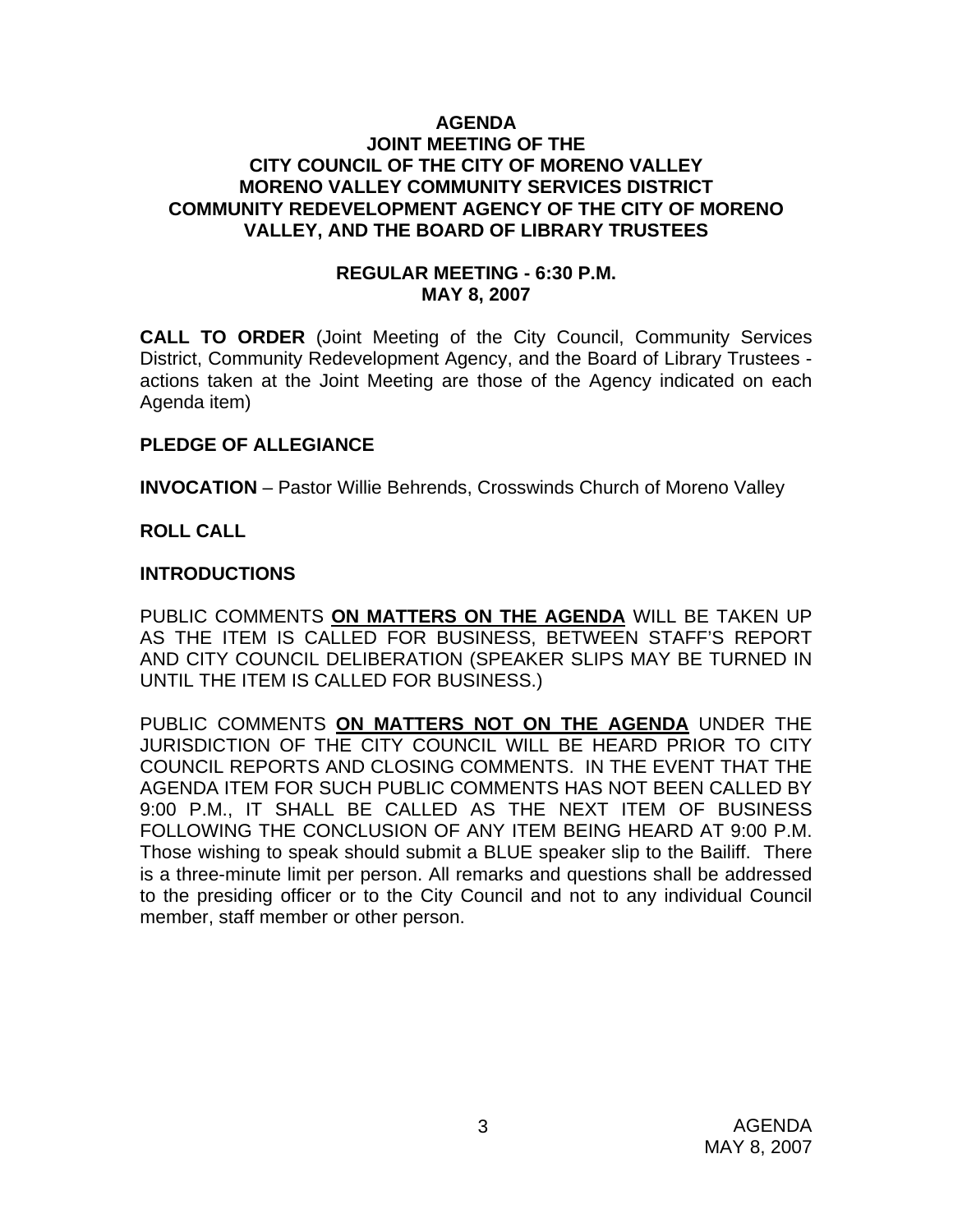## **JOINT CONSENT CALENDARS (SECTIONS A-D)**

All items listed under the Consent Calendars, Sections A, B, C, and D are considered to be routine and non-controversial, and may be enacted by one motion unless a member of the Council, Community Services District, Redevelopment Agency or the Board of Library Trustees requests that an item be removed for separate action. The motion to adopt the Consent Calendars is deemed to be a separate motion by each Agency and shall be so recorded by the City Clerk. Items withdrawn for report/discussion will be heard after public hearing items.

## **A. CONSENT CALENDAR** - **CITY COUNCIL**

- A1. ORDINANCES READING BY TITLE ONLY Recommendation: Waive reading of all Ordinances.
- A2. CITY COUNCIL REPORTS ON REIMBURSABLE ACTIVITIES (Report of: City Clerk's Department) Recommendation: Receive and file the Reports on Reimbursable Activities for the period of April 18 – May 1, 2007.
- A3. PA04-0154 MULTI-FAMILY RESIDENTIAL REDUCE FAITHFUL PERFORMANCE LETTER OF CREDIT AND ADOPT THE RESOLUTION AUTHORIZING ACCEPTANCE OF THE PUBLIC IMPROVEMENTS AS COMPLETE AND ACCEPTING THE PORTION OF MORENO BEACH DRIVE ASSOCIATED WITH THE PROJECT INTO THE CITY'S MAINTAINED STREET SYSTEM, DEVELOPER – BROADSTONE AT VALLEY VIEW, LLC, PHOENIX, AZ 85016 (Report of: Public Works Department) Recommendation:
	- 1. Adopt Resolution No. 2007-45 authorizing acceptance of the public improvements for PA04-0154 as complete and accepting the portion of Moreno Beach Drive associated with the project into the City's maintained street system;

#### Resolution No. 2007-45

A Resolution of the City Council of the City of Moreno Valley, California, Authorizing the Acceptance of the Public Improvements as Complete within PA04-0154, and Accepting the Portion of Moreno Beach Drive Associated with the Project into the City's Maintained Street System

2. Authorize the City Engineer to execute the 90% reduction to the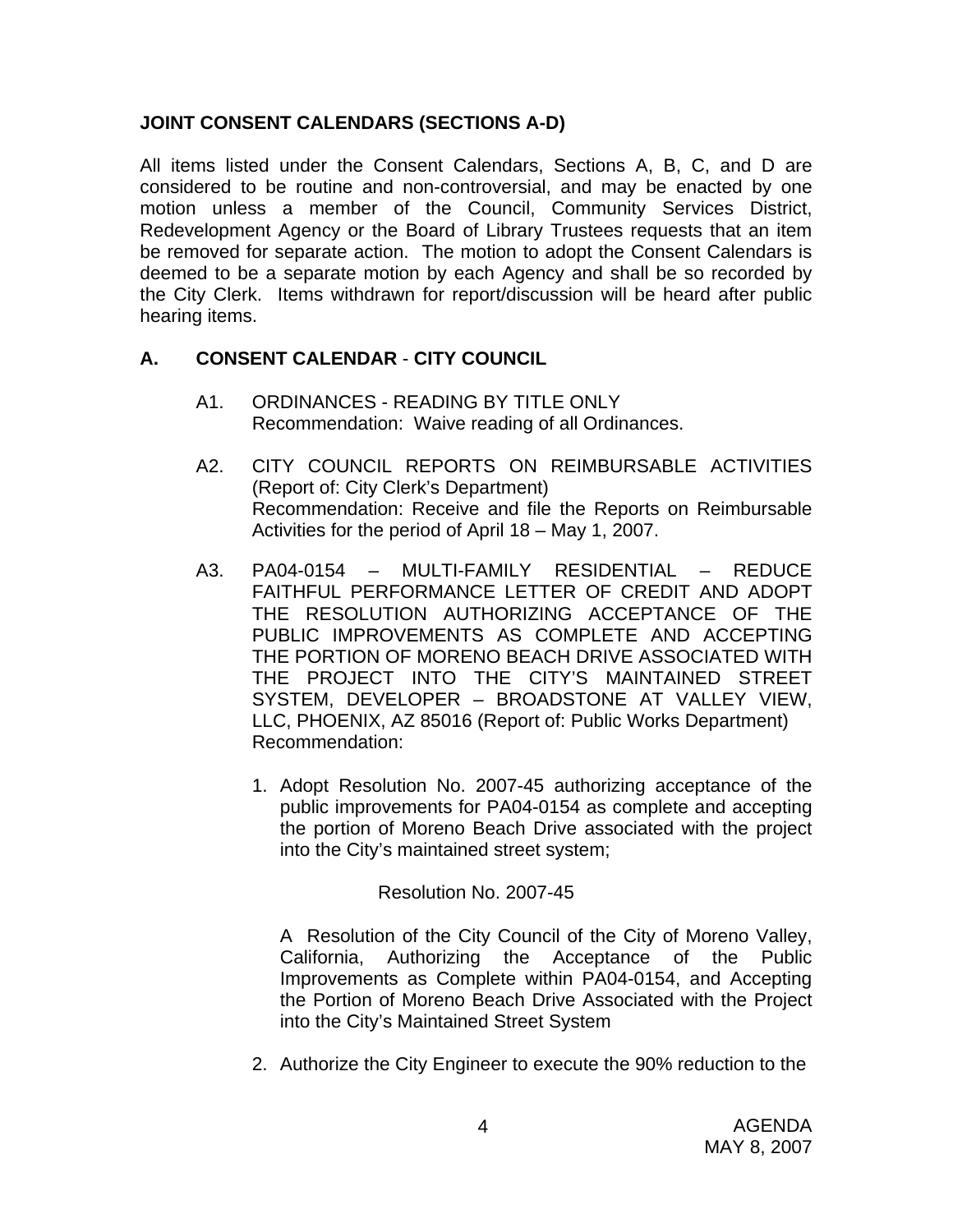Faithful Performance Letter of Credit, exonerate the Material and Labor Letter of Credit in 90 days if there are no stop notices or liens on file with the City Clerk, and exonerate the final 10% of the Faithful Performance Letter of Credit in one year when all clearances are received.

- A4. TRACT MAP 27523-2 REDUCE FAITHFUL PERFORMANCE BOND AND ADOPT THE RESOLUTION AUTHORIZING ACCEPTANCE OF THE PUBLIC IMPROVEMENTS AS COMPLETE AND ACCEPTING THE PORTIONS OF ARBORGLENN DRIVE, AND BRODIAEA AVENUE ASSOCIATED WITH THE PROJECT INTO THE CITY'S MAINTAINED STREET SYSTEM, DEVELOPER – MORENO VALLEY CACTUS RANCH, LLC, TEMECULA, CA 92592 (Report of: Public Works Department) Recommendation:
	- 1. Adopt Resolution No. 2007-46 authorizing the acceptance of the public improvements for Tract Map 27523-2 as complete and accepting the portions of Arborglenn Drive, and Brodiaea Avenue associated with the project into the City's maintained street system;

#### Resolution No. 2007-46

 A Resolution of the City Council of the City of Moreno Valley, California, Authorizing the Acceptance of the Public Improvements as Complete Within Tract Map 27523-2, and Accepting the Portions of Arborglenn Drive, and Brodiaea Avenue Associated with the Project into the City's Maintained Street System

- 2. Authorize the City Engineer to execute the 90% reduction to the Faithful Performance Bond, exonerate the Material and Labor Bond in 90 days if there are no stop notices or liens on file with the City Clerk, and exonerate the final 10% of the Faithful Performance Bond in one year when all clearances are received.
- A5. TRACT MAPS 23008 AND 30527 REDUCE FAITHFUL PERFORMANCE BOND AND ADOPT THE RESOLUTION AUTHORIZING ACCEPTANCE OF THE PUBLIC IMPROVEMENTS AS COMPLETE AND ACCEPTING CALLE LINDA, AVENIDA DE CALMA, AND THOSE PORTIONS OF BONITA HEIGHTS DRIVE, MESA VERDE DRIVE, GRANDE VISTA DRIVE, AVENIDA DE CIRCO, SANTA ROSA DRIVE, AND IRIS AVENUE ASSOCIATED WITH THE PROJECT INTO THE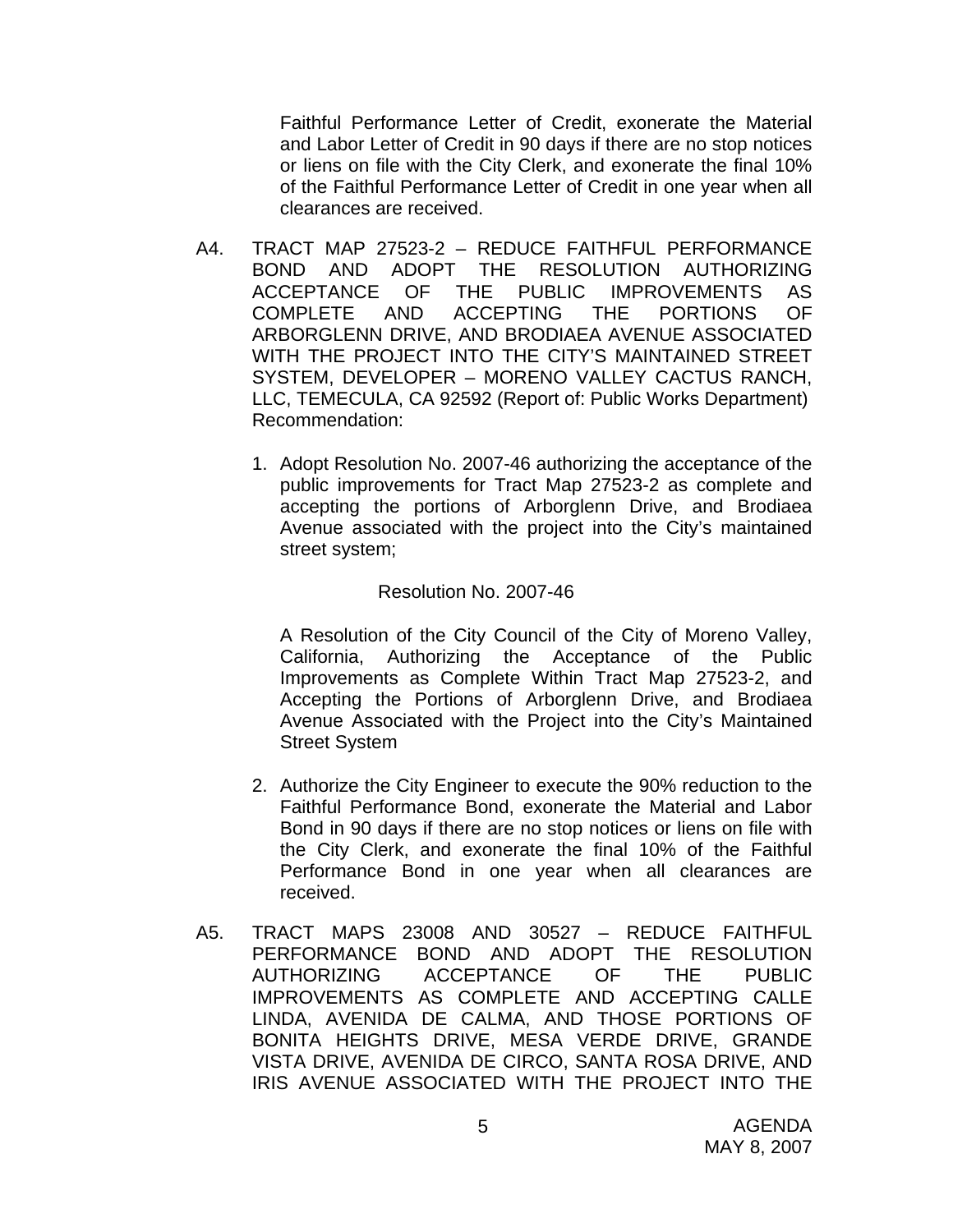CITY'S MAINTAINED STREET SYSTEM, DEVELOPER – PACIFIC COMMUNITIES BUILDERS, INC., NEWPORT BEACH, CA 92660 (Report of: Public Works Department) Recommendation:

1. Adopt Resolution No. 2007-47 authorizing the acceptance of the public improvements for Tract Maps 23008 and 30527 as complete and accepting Calle Linda, Avenida De Calma, and those portions of Bonita Heights Drive, Mesa Verde Drive, Grande Vista Drive, Avenida de Circo, Santa Rosa Drive, and Iris Avenue associated with the project into the City's maintained street system;

#### Resolution No. 2007-47

A Resolution of the City Council of the City of Moreno Valley, California, Authorizing the Acceptance of the Public Improvements as Complete Within Tracts 23008 and 30527, and Accepting Calle Linda, Avenida De Calma, and those Portions of Bonita Heights Drive, Mesa Verde Drive, Grande Vista Drive, Avenida de Circo, Santa Rosa Drive, and Iris Avenue Associated with the Project into the City's Maintained Street System

- 2. Authorize the City Engineer to execute the 90% reduction to the Faithful Performance Bond, exonerate the Material and Labor Bond in 90 days if there are no stop notices or liens on file with the City Clerk, and exonerate the final 10% of the Faithful Performance Bond in one year when all clearances are received.
- A6. PA04-0166 COMMERCIAL REDUCE FAITHFUL PERFORMANCE BOND AND ADOPT THE RESOLUTION AUTHORIZING ACCEPTANCE OF THE PUBLIC IMPROVEMENTS AS COMPLETE AND ACCEPTING THOSE PORTIONS OF SUNNYMEAD BOULEVARD AND GRAHAM STREET ASSOCIATED WITH THE PROJECT INTO THE CITY'S MAINTAINED STREET SYSTEM, DEVELOPER – AUTOZONE, INC., MEMPHIS, TN 38103 (Report of: Public Works Department) Recommendation:
	- 1. Adopt Resolution No. 2007-48 authorizing the acceptance of the public improvements for PA04-0166 as complete and accepting those portions of Sunnymead Boulevard and Graham Street associated with the project into the City's maintained street system;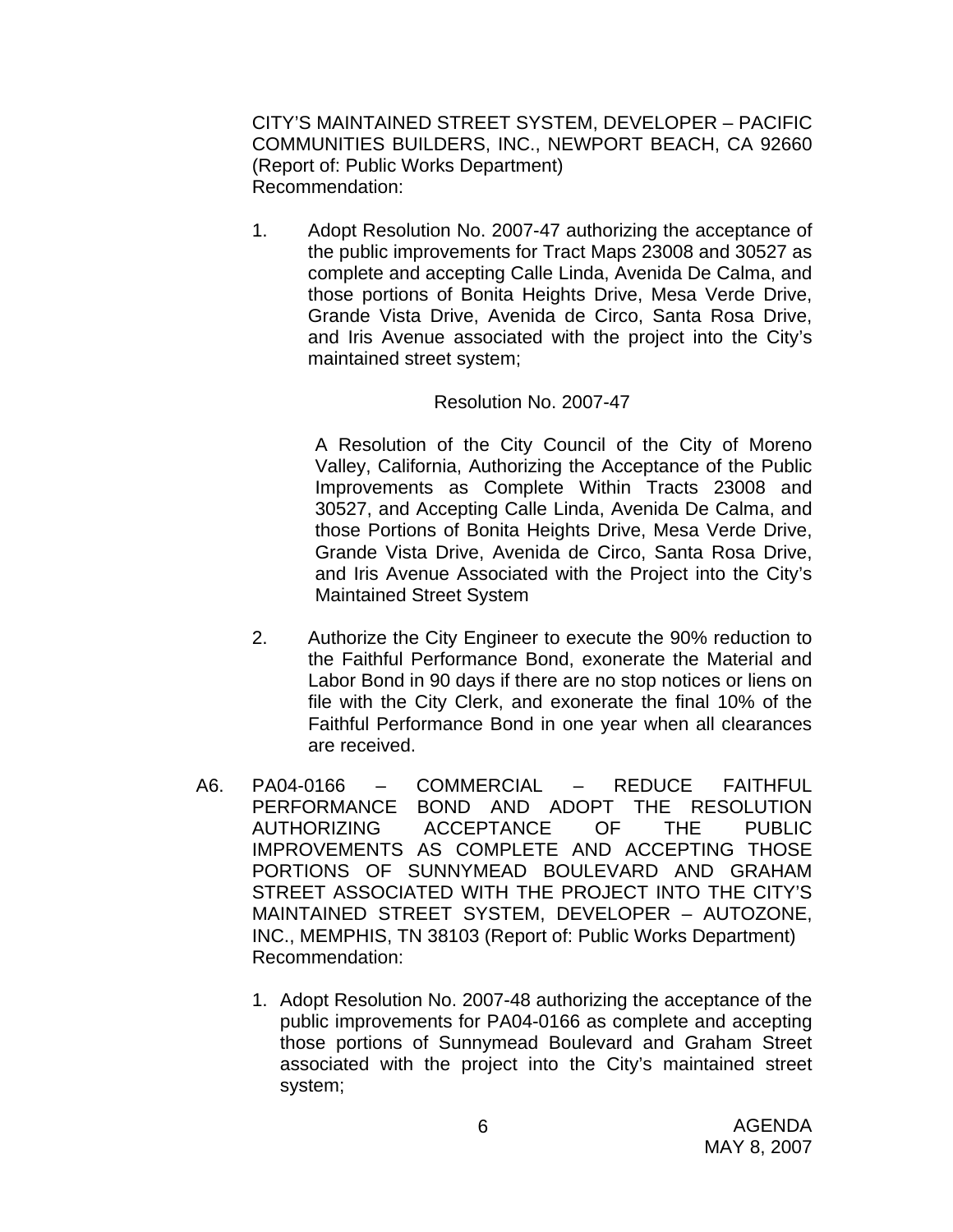#### Resolution No. 2007-48

 A Resolution of the City Council of the City of Moreno Valley, California, Authorizing the Acceptance of the Public Improvements as Complete within PA04-0166, and Accepting those Portions of Sunnymead Boulevard and Graham Street Associated with the Project into the City's Maintained Street System

- 2. Authorize the City Engineer to execute the 90% reduction to the Faithful Performance Bond, exonerate the Material and Labor Bond in 90 days if there are no stop notices or liens on file with the City Clerk, and exonerate the final 10% of the Faithful Performance Bond in one year when all clearances are received.
- A7. RESOLUTION NO. 2007-49 APPROVE AND AUTHORIZE EXECUTION OF ADMINISTERING AGENCY-STATE AGREEMENT FOR FEDERAL AID PROJECTS NO. 08-5441R AND PROGRAM SUPPLEMENT AGREEMENT NO. N022 FOR FEDERAL-AID PROJECT NO. STPL-5441 (041), IRONWOOD AVENUE STREET IMPROVEMENTS, FROM PIGEON PASS ROAD TO GRAHAM STREET, PROJECT NO. 05-12567423 (Report of: Public Works Department) Recommendation:
	- 1. Adopt the proposed Resolution and approve and authorize execution of Administering Agency-State Agreement for Federal Aid Projects No. 08-5441R and Program Supplement Agreement No. N022 for Federal-Aid Project No. STPL-5441 (041), Ironwood Avenue Street Improvements from Pigeon Pass Road to Graham Street;

#### Resolution No. 2007-49

 A Resolution of the City Council of the City of Moreno Valley, California, Approving and Authorizing Execution of Administering Agency-State Agreement for Federal Aid Projects No. 08-5441R and Program Supplement Agreement No. N022, Between the State of California, Acting by and Through the Department of Transportation, and the City of Moreno Valley, for Federal-Aid Project No. STPL-5441 (041) and Other Projects

2. Authorize the Public Works Director/City Engineer to execute Administering Agency-State Agreement for Federal Aid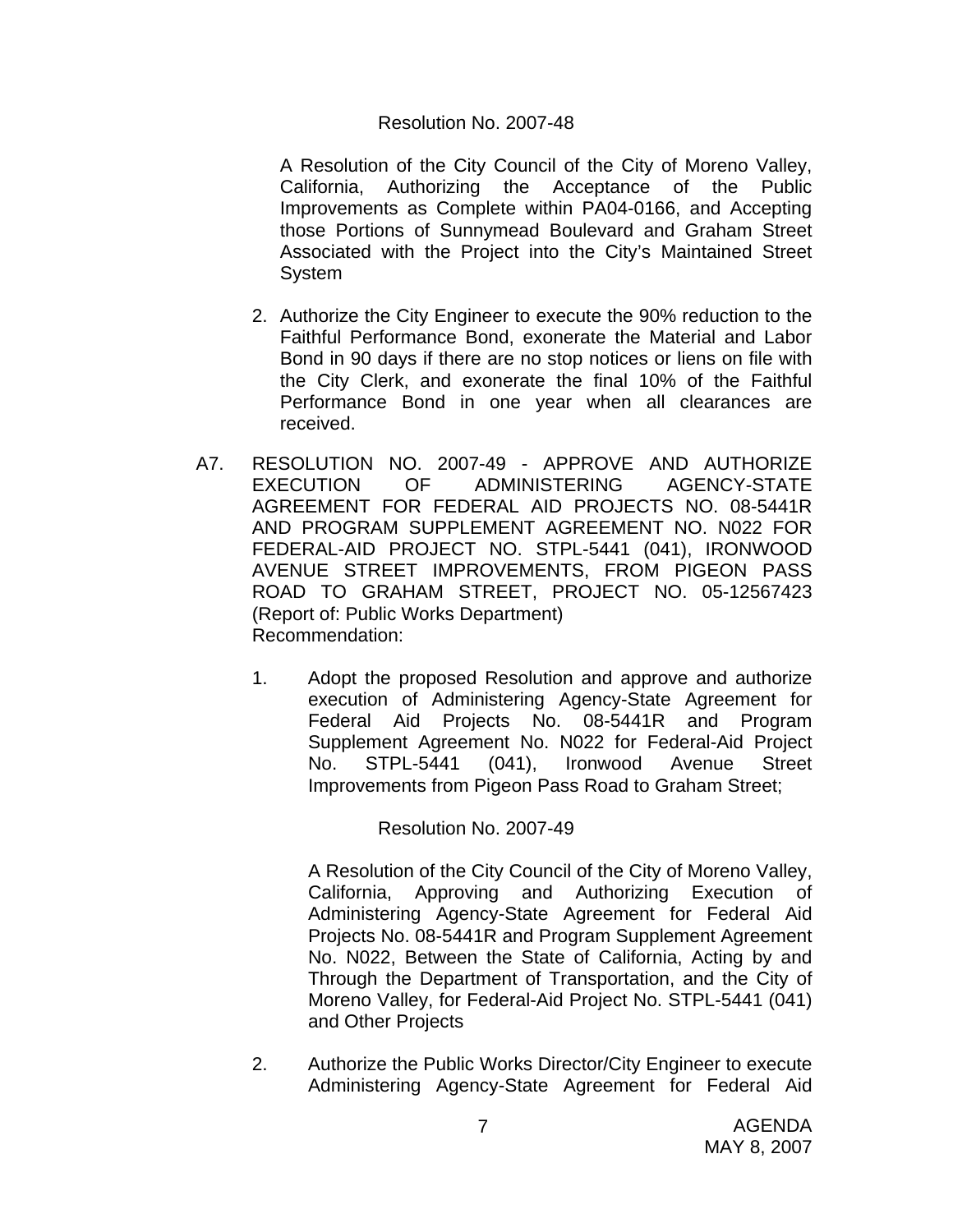Projects No. 08-5441R and Program Supplement Agreement No. N022 for Federal-Aid Project No. STPL-5441 (041), Ironwood Avenue Street Improvements from Pigeon Pass Road to Graham Street.

A8. RESOLUTION ENDORSING THE EFFORTS OF THE UNIVERSITY OF CALIFORNIA, RIVERSIDE (UCR) TO ESTABLISH A SCHOOL OF MEDICINE (Report of: Economic Development Department) Recommendation: Adopt Resolution No. 2007-50, endorsing the efforts of the University of California, Riverside (UCR) to establish a school of medicine.

#### Resolution No. 2007-50

A Resolution of the City Council of the City of Moreno Valley, California, Endorsing the Efforts of the University of California, Riverside to Establish a School of Medicine

- A9. TRACT 33256 REQUEST TO CONDUCT A FULL ROAD CLOSURE OF FIR AVENUE APPROXIMATELY 600 FEET WEST OF NASON STREET TO 900 FEET EAST OF MORRISON STREET FOR THE CONSTRUCTION OF TWO 18-INCH WATERLINE MAINS FROM MAY 9, 2007 TO JULY 9, 2007, SUBDIVIDER – MVGH 2004, LLC, IRVINE, CA 92614 (Report of: Public Works Department) Recommendation: Authorize a full road closure of Fir Avenue approximately 600 feet west of Nason Street to 900 feet east of Morrison Street for the construction of two 18-inch waterline mains
- A10. AUTHORIZATION TO INCREASE FY 06/07 PURCHASE ORDER FOR ON-CALL INSPECTION SERVICES WITH VALI COOPER AND ASSOCIATES (VC&A) (PUBLIC WORKS) (Report of: Public Works Department) Recommendation: Authorize the City Manager to execute a \$40,000 change order to the existing FY 06/07 purchase order with VC&A for "On-Call" inspection services.

from May 9, 2007 to July 9, 2007.

A11. REVIEW AND CONTINUE THE EMERGENCY ACTION REGARDING THE DESIGN AND CONSTRUCTION OF THE MORENO VALLEY UTILITIES (MVU) 115 KILOVOLT (KV) SUBSTATION AND SWITCHYARD FACILITY (Report of: Public Works Department) Recommendation: Review and continue the Emergency Action taken by the Council during the September 26, 2006 Council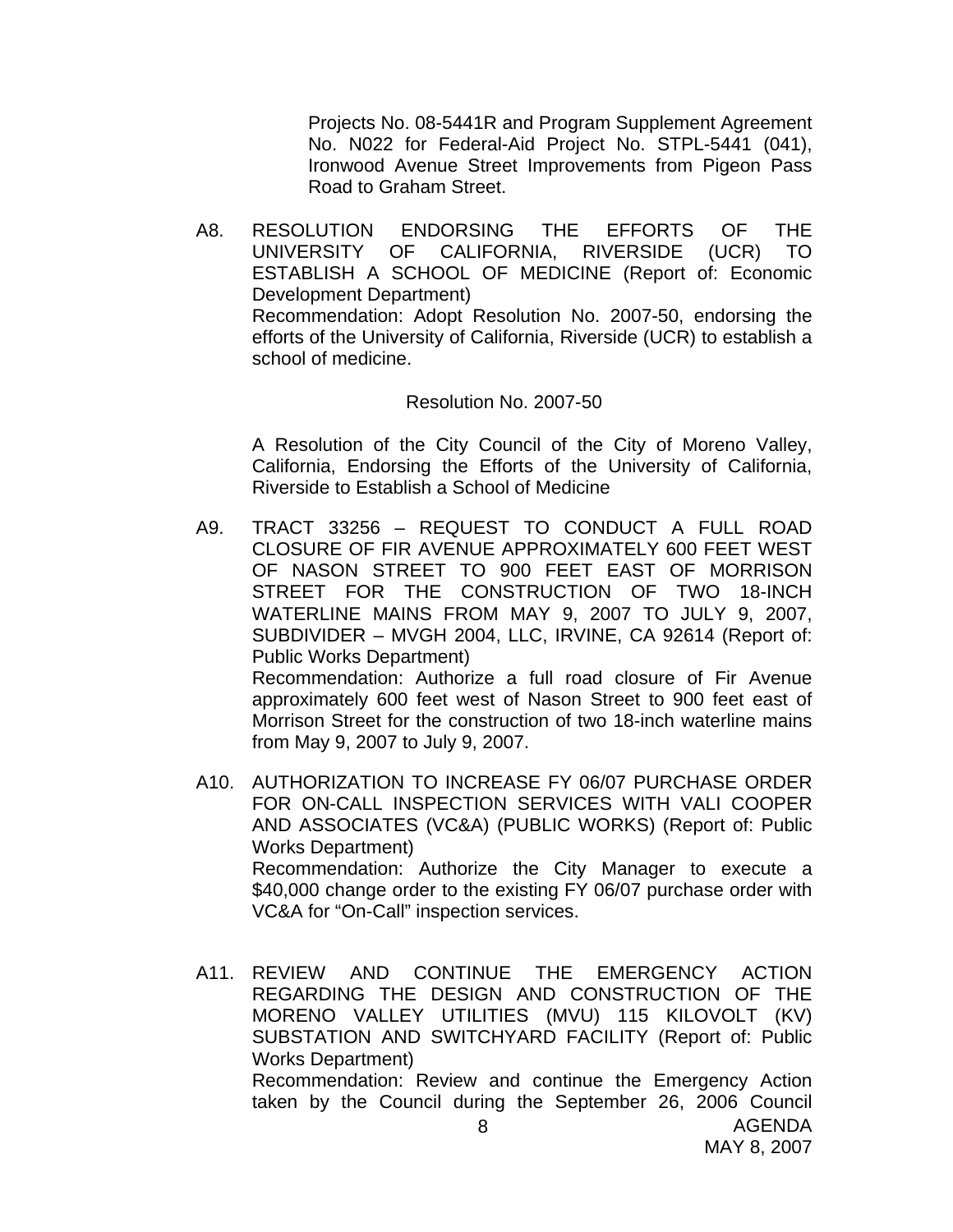Meeting under Resolution 2006-113 Making Findings of an Emergency and Authorizing the Execution of the Design-Build Agreement for the Moreno Valley Utilities Substation and Switchyard Project between the City of Moreno Valley, as Owner, and ABB, Inc., a Delaware Corporation, as Design-Builder in accordance with Public Contract Code Sections 20168, 22050, and Government Code Section 5956.

- A12. RATIFICATION OF GRANT APPLICATION SUBMITTALS FOR THE HIGHWAY SAFETY IMPROVEMENT PROGRAM (HSIP) (Report of: Public Works Department) Recommendation:
	- 1. Ratify the submittal of grant applications for the Highway Safety Improvement Program (HSIP).
- A13. NOTICE OF COMPLETION AND ACCEPTANCE OF ALESSANDRO LIBRARY BUILDING REHABILITATION, (PROJECT NO. 07-41276326) (Report of: Public Works Department) Recommendation:
	- 1. Ratify Contract Change Order Nos. 1, 2, 3, 4, and 5 (Final) for the rehabilitation of the Alessandro Library Building at 25480 Alessandro Boulevard (Project No. 07-41276326);
	- 2. Accept the work as complete for the rehabilitation of the Alessandro Library Building, constructed by Thomco Construction, Inc., 2121 W. Crescent Ave., Suite A, Anaheim, CA 92801;
	- 3. Direct the City Clerk to record the Notice of Completion within ten (10) calendar days at the office of the County Recorder of Riverside County, as required by Section 3093 of the California Civil Code; and
	- 4. Authorize the Director of Finance to release the retention to Thomco Construction, Inc. thirty-five (35) calendar days after the date of recordation of the Notice of Completion if no claims are filed against the project.
- A14. LEGISLATIVE UPDATE (Report of: Assistant to the City Manager) Recommendation: Receive and file the informational report.
- A15. ANNUAL REVIEW (P07-046) OF THE AQUABELLA DEVELOPMENT AGREEMENT, A DEVELOPMENT AGREEMENT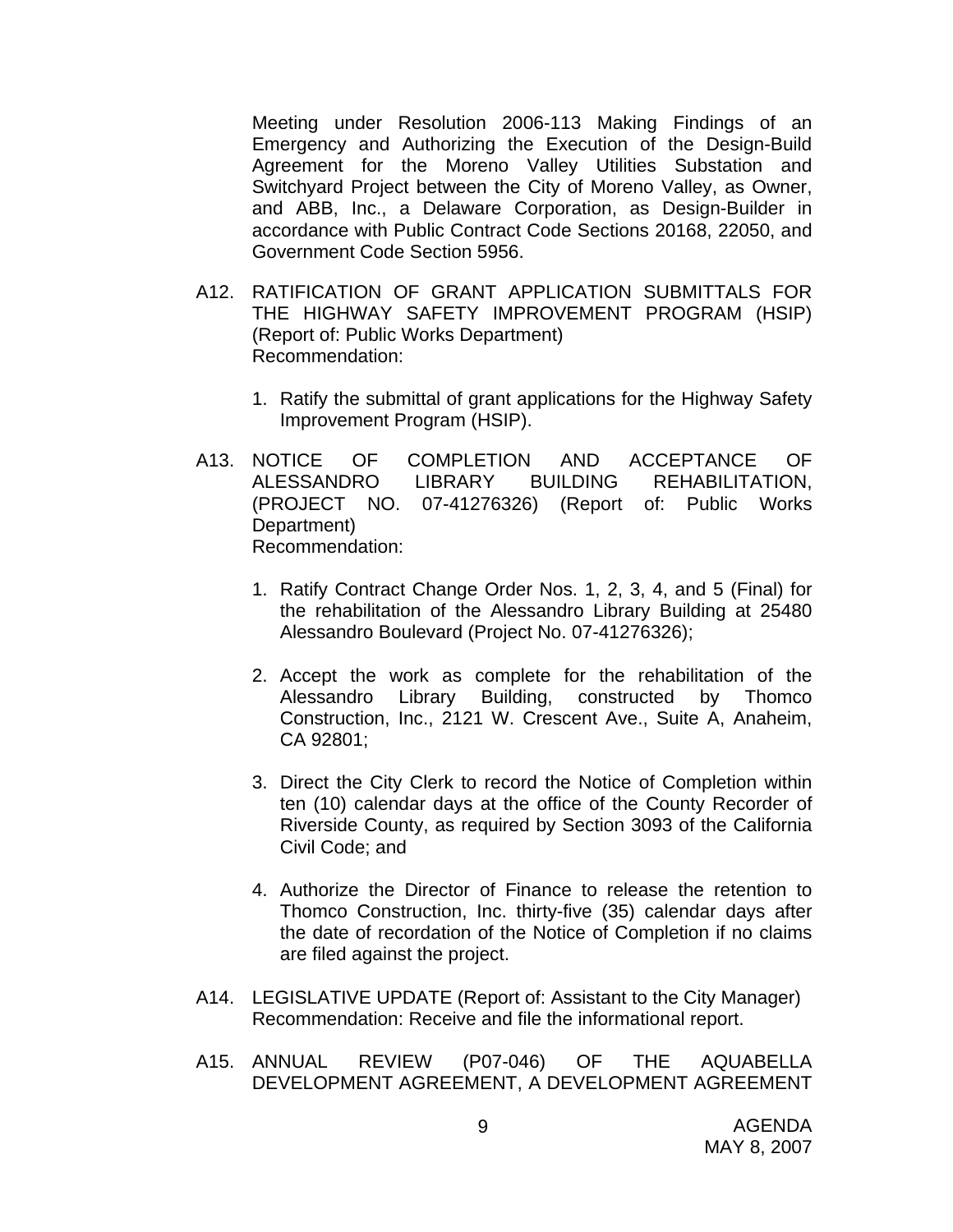BY AND BETWEEN THE CITY OF MORENO VALLEY AND MORENO VALLEY PROPERTIES, LP (Report of: Community Development Department)

 Recommendation: Determine that the property owner has complied in good faith with the terms, obligations and conditions of the Aquabella Development Agreement.

- A16. TRACT 32707 (CITY OF PERRIS) SINGLE FAMILY RESIDENTIAL – ACCEPT SUBSTITUTION AGREEMENT AND BONDS FOR PUBLIC IMPROVEMENTS, SOUTH OF THE MORENO VALLEY CITY LIMITS, BETWEEN EVANS ROAD AND LAKE PERRIS DRIVE, IN THE CITY OF PERRIS, WITH A PORTION OF LASSELLE STREET IN THE CITY OF MORENO VALLEY, SUBDIVIDER – SHEFFIELD COMMUNITIES, INC., A DELAWARE CORPORATION, RIVERSIDE, CA 92506 (Report of: Public Works Department) Recommendation:
	- 1. Accept the substitution of Agreement for Public Improvements and bonds for Tract 32707;
	- 2. Authorize the Mayor to execute the agreement;
	- 3. Direct the City Clerk to forward the signed agreement to the County Recorder's Office for recordation;
	- 4. Authorize the City Engineer to exonerate the Faithful Performance Bond and Material and Labor Bond previously submitted by Centex Homes, a Nevada General Partnership, upon acceptance of the substitution agreement and bonds; and
	- 5. Authorize the City Engineer to execute any future time extension amendments to the agreement, subject to City Attorney approval, if the required public improvements are not completed within said timeframe.
- A17. 2006 ANNUAL REPORT OF THE PLANNING COMMISSION (Report of: Community Development Department) Recommendation:
	- 1) Receive and file the 2006 Annual Report of the Planning Commission; and
	- 2) Authorize transmittal to the California State Office of Planning and Research in accordance with Government Code Section 65040.5.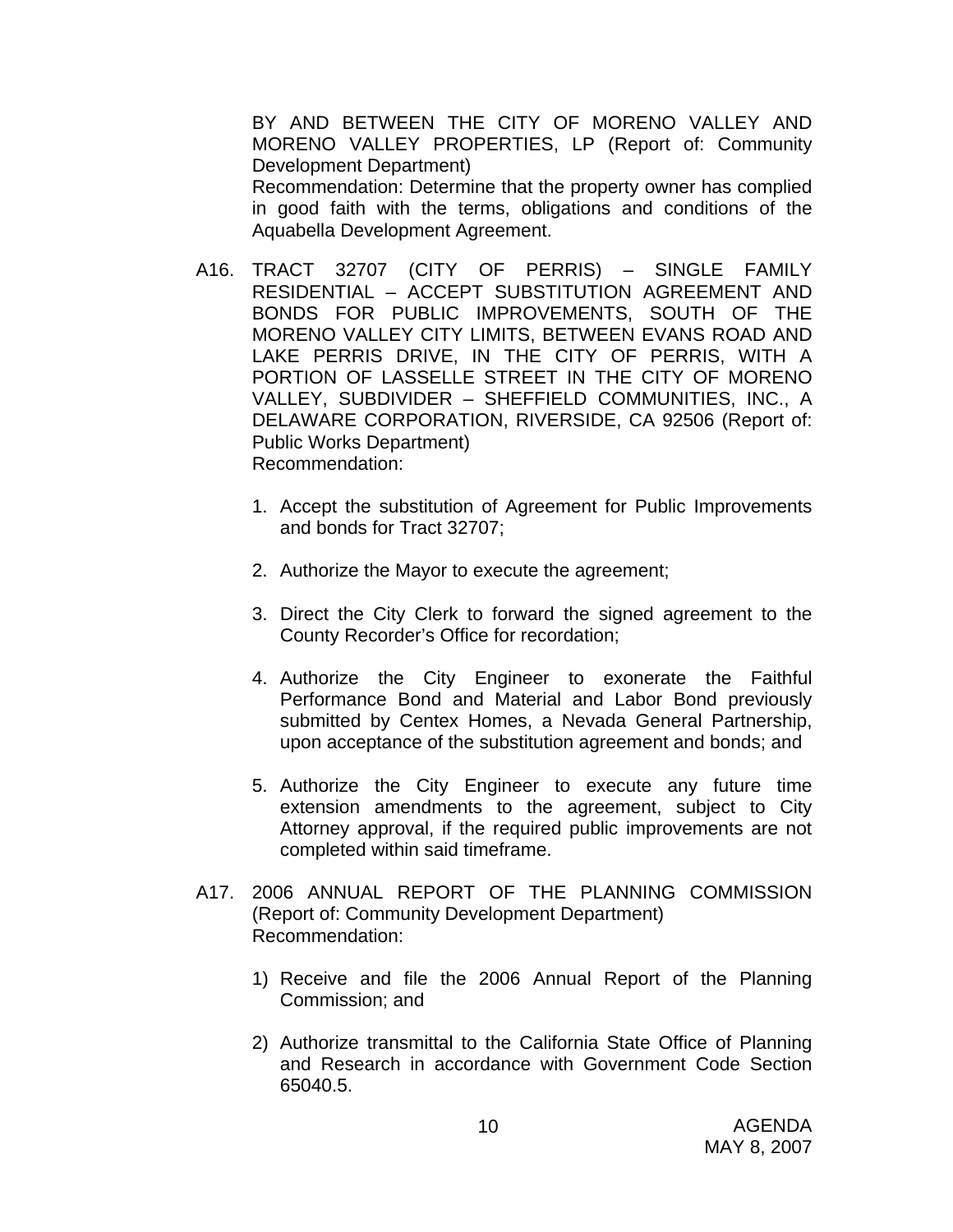- A18. APPROVE TRACT 29857-1 COMMERCIAL ACCEPT THE FINAL MAP, AGREEMENT, AND BONDS FOR PUBLIC IMPROVEMENTS, SOUTHEAST CORNER OF PERRIS BOULEVARD AND IRIS AVENUE, SUBDIVIDER – IRIS PARTNERS, LLC, A CALIFORNIA LIMITED LIABILITY COMPANY, UPLAND, CA 91784 (Report of: Public Works Department) Recommendation:
	- 1. Approve Tract 29857-1, authorize the City Clerk to sign the map and transmit said map to the County Recorder's Office for recordation;
	- 2. Accept the Agreement and Bonds for Public Improvements;
	- 3. Authorize the Mayor to execute the Agreement;
	- 4. Direct the City Clerk to forward the signed Agreement to the County Recorder's Office for recordation; and
	- 5. Authorize the City Engineer to execute any future time extension amendments to the agreement, subject to City Attorney approval, if the required public improvements are not completed within said timeframe.
- A19. ORDINANCE NO. 743 AN ORDINANCE OF THE CITY COUNCIL OF THE CITY OF MORENO VALLEY, CALIFORNIA, APPROVING PA06-0044 (ZONE CHANGE) TO CHANGE THE LAND USE FROM LIGHT INDUSTRIAL TO BUSINESS PARK MIXED USE FOR THE 1.67-ACRES OF PARCEL 9, OF TENTATIVE PARCEL MAP NO. 34572, LOCATED AT THE NORTHWEST CORNER OF FREDERICK STREET AND CACTUS AVENUE (RECEIVED FIRST READING AND INTRODUCTION ON APRIL 24, 2007 ON A 5-0 VOTE) (Report of: Community Development Department) Recommendation: Adopt Ordinance No. 743.

#### Ordinance No. 743

An Ordinance of the City Council of the City of Moreno Valley, California, Approving PA06-0044 (Zone Change) to Change the Land Use from Light Industrial to Business Park Mixed Use for the 1.67-Acres of Parcel 9, of Tentative Parcel Map No. 34572, Located at the Northwest Corner of Frederick Street and Cactus Avenue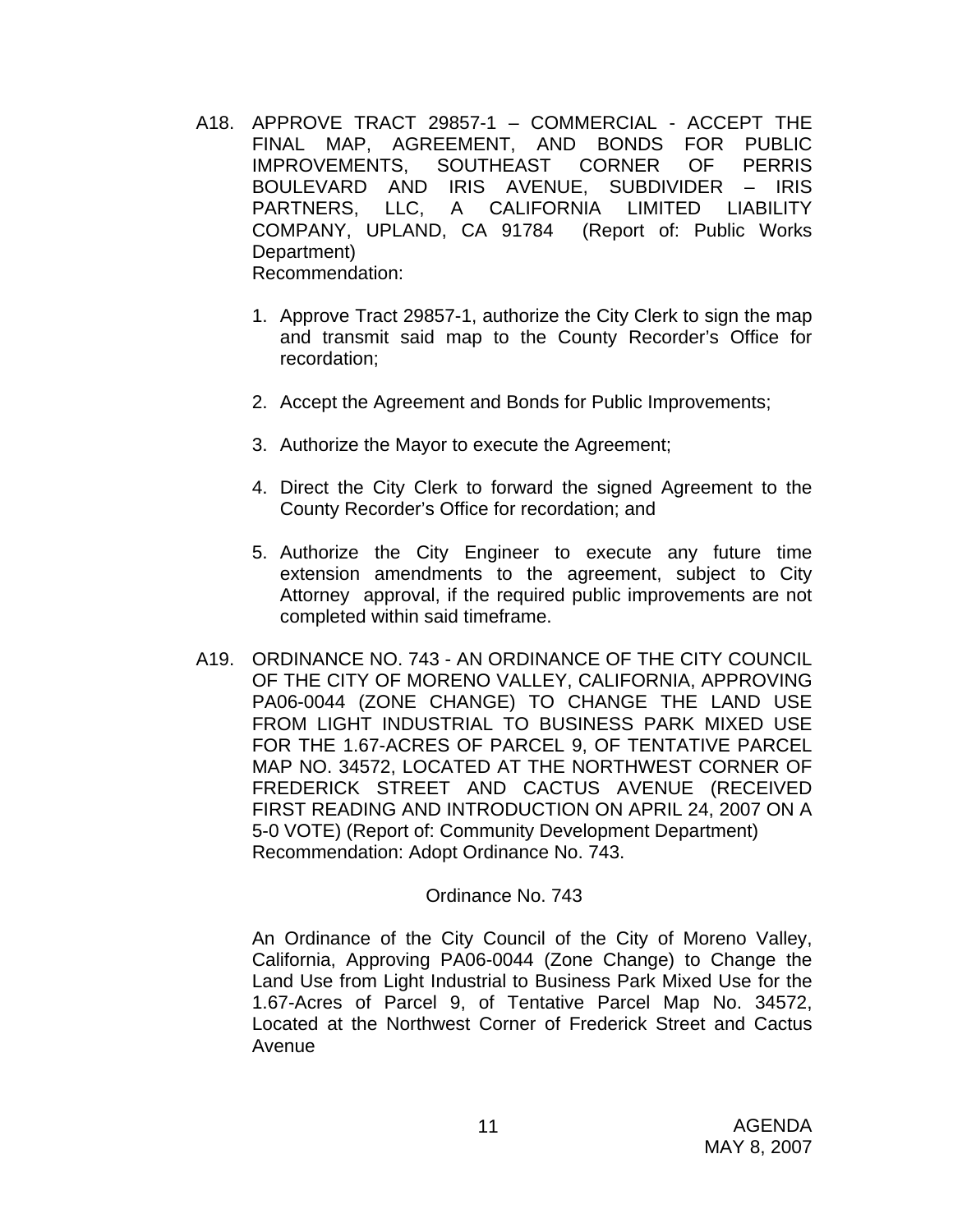A20. ORDINANCE NO. 744 - AN ORDINANCE OF THE CITY COUNCIL OF THE CITY OF MORENO VALLEY, CALIFORNIA, AMENDING TITLE 5 OF THE CITY OF MORENO VALLEY MUNICIPAL CODE, BY ADDING A NEW CHAPTER 5.22 REGARDING VIDEO FRANCHISE FEES, CUSTOMER SERVICE AND OTHER VIDEO-RELATED MATTERS (RECEIVED FIRST READING AND INTRODUCTION ON APRIL 24, 2007 ON A 5-0 VOTE) (Report of: Assistant to the City Manager) Recommendation: Adopt Ordinance No. 744.

## Ordinance No. 744

An Ordinance of the City Council of the City of Moreno Valley, California, Amending Title 5 of the City of Moreno Valley Municipal Code, by Adding a New Chapter 5.22 Regarding Video Franchise Fees, Customer Service and other Video-Related Matters

- A21. MINUTES REGULAR MEETING OF APRIL 24, 2007 (Report of: City Clerk's Department) Recommendation: Approve as submitted.
- A22. TRACT 32715 APPROVE THE AGREEMENT OF PURCHASE AND SALE OF CERTAIN REAL PROPERTY FOR PUBLIC RIGHT OF WAY, EAST SIDE OF PERRIS BOULEVARD, SOUTH OF IRONWOOD AVENUE, SUBDIVIDER – GARDNER CONSTRUCTION & DEVELOPMENT, INC., REDLANDS, CA 92373 (Report of: Public Works Department) Recommendation:
	- 1. Approve the Agreement of Purchase and Sale between the City of Moreno Valley, and Riverside County Flood Control and Water Conservation District for the purchase and sale of certain real property (Assessor's Parcel No. 479-020-036 for public right-of-way;
	- 2. Authorize the Mayor to execute the agreement; and
	- 3. Authorize the Finance Director to process a check to Riverside County Flood Control and Water Conservation District for the required funds, per the agreement, to complete the purchase of the certain real property.

## **B. CONSENT CALENDAR** - **COMMUNITY SERVICES DISTRICT**

B1. ORDINANCES - READING BY TITLE ONLY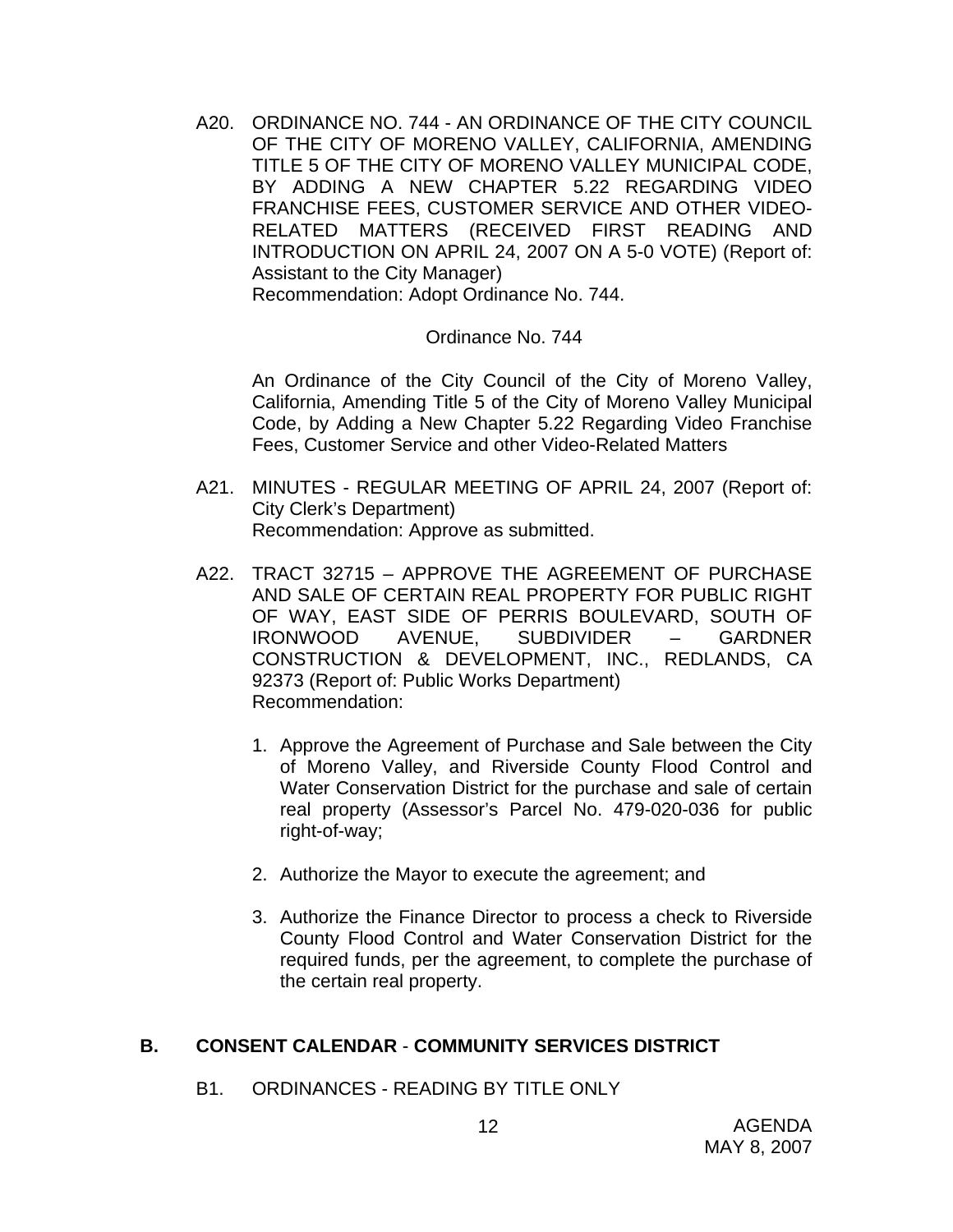Recommendation: Waive reading of all Ordinances.

B2. MINUTES - REGULAR MEETING OF APRIL 24, 2007 (Report of: City Clerk's Department) Recommendation: Approve as submitted.

#### **C. CONSENT CALENDAR** - **COMMUNITY REDEVELOPMENT AGENCY**

- C1. ORDINANCES READING BY TITLE ONLY Recommendation: Waive reading of all Ordinances.
- C2. MINUTES REGULAR MEETING OF APRIL 24, 2007 (Report of: City Clerk's Department) Recommendation: Approve as submitted.

## **D. CONSENT CALENDAR** - **BOARD OF LIBRARY TRUSTEES**

- D1. ORDINANCES READING BY TITLE ONLY Recommendation: Waive reading of all Ordinances.
- D2. MINUTES REGULAR MEETING OF APRIL 24, 2007 (Report of: City Clerk's Department) Recommendation: Approve as submitted.

## **E. PUBLIC HEARINGS**

Questions or comments from the public on a Public Hearing matter are limited to five minutes per individual and must pertain to the subject under consideration.

 Those wishing to speak should complete and submit a GOLDENROD speaker slip to the Bailiff.

- E1. PUBLIC HEARING TO ADOPT ANNUAL COMMUNITY DEVELOPMENT BLOCK GRANT (CDBG) AND HOME PROGRAM ACTION PLAN FOR FISCAL YEAR 2007/08 (Report of: Economic Development Department) Recommendation: That the City Council:
	- 1. Conduct a Public Hearing for the Community Development Block Grant (CDBG) and HOME Programs to provide the public with an opportunity to comment on the proposed 2007/08 Annual Action Plan; and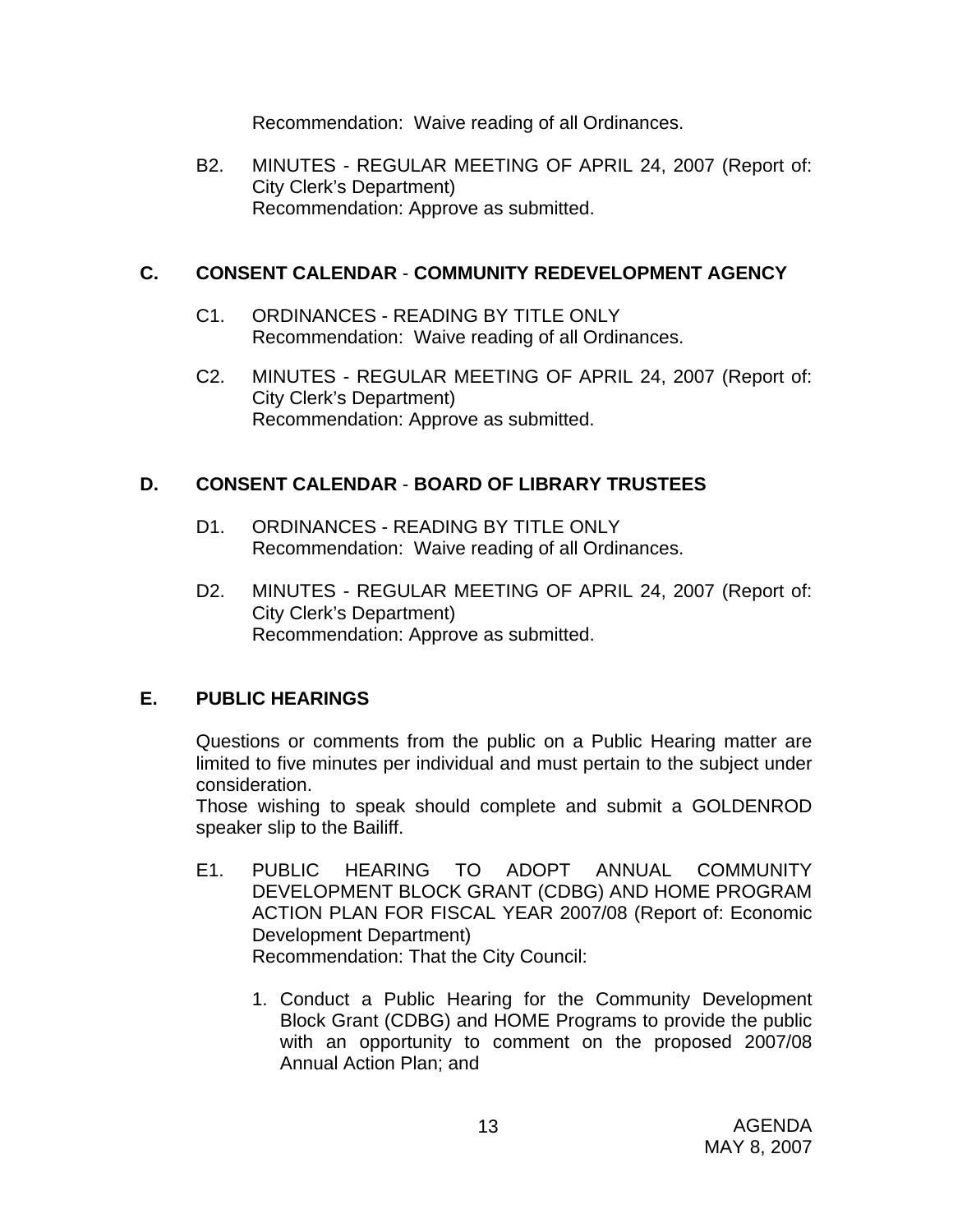- 2. Approve the proposed 2007/08 Annual Action Plan.
- E2. PUBLIC HEARING REGARDING THE MAIL BALLOT PROCEEDINGS FOR ROSS STORES DISTRIBUTION FACILITY - BALLOTED ITEM: NATIONAL POLLUTANT DISCHARGE ELIMINATION SYSTEM (NPDES) COMMERCIAL/INDUSTRIAL RATE SCHEDULE; TENTATIVE TRACT 33962 - BALLOTED ITEMS: NPDES RESIDENTIAL RATE SCHEDULE AND COMMUNITY SERVICES DISTRICT (CSD) ZONES B AND D; AND TENTATIVE TRACT 32505 - BALLOTED ITEMS: NPDES RESIDENTIAL RATE SCHEDULE AND CSD ZONES B AND E (Report of: Public Works Department) Recommendation:
	- 1. Staff recommends that the Mayor and Members of the City of Moreno Valley City Council, after conducting the public hearing:
		- a) Tabulate the National Pollutant Discharge Elimination System (NPDES) mail ballots for the Ross Stores Distribution Facility – Assessor Parcel Number (APN) 312-250-044 and Tentative Tracts 33962 and 32505 (and all affected phases);
		- b) Verify and accept the results of the mail ballot proceedings as identified on the Official Tally Sheet and APN listing;
		- c) Receive and file with the City Clerk's Office the accepted Official Tally Sheet and APN listing; and
		- d) If approved, authorize and impose the NPDES maximum commercial/industrial regulatory rate to the Ross Distribution Facility and the NPDES maximum residential regulatory rate to Tentative Tracts 33962 and 32505.
	- 2. Staff recommends that the President and Members of the Board of Directors of the Moreno Valley CSD, after conducting the public hearing;
		- a) Tabulate the CSD mail ballots for Tentative Tracts 33962 and 32505 (and all affected phases);
		- b) Verify and accept the results of the mail ballot proceedings as identified on the Official Tally Sheet and APN listing;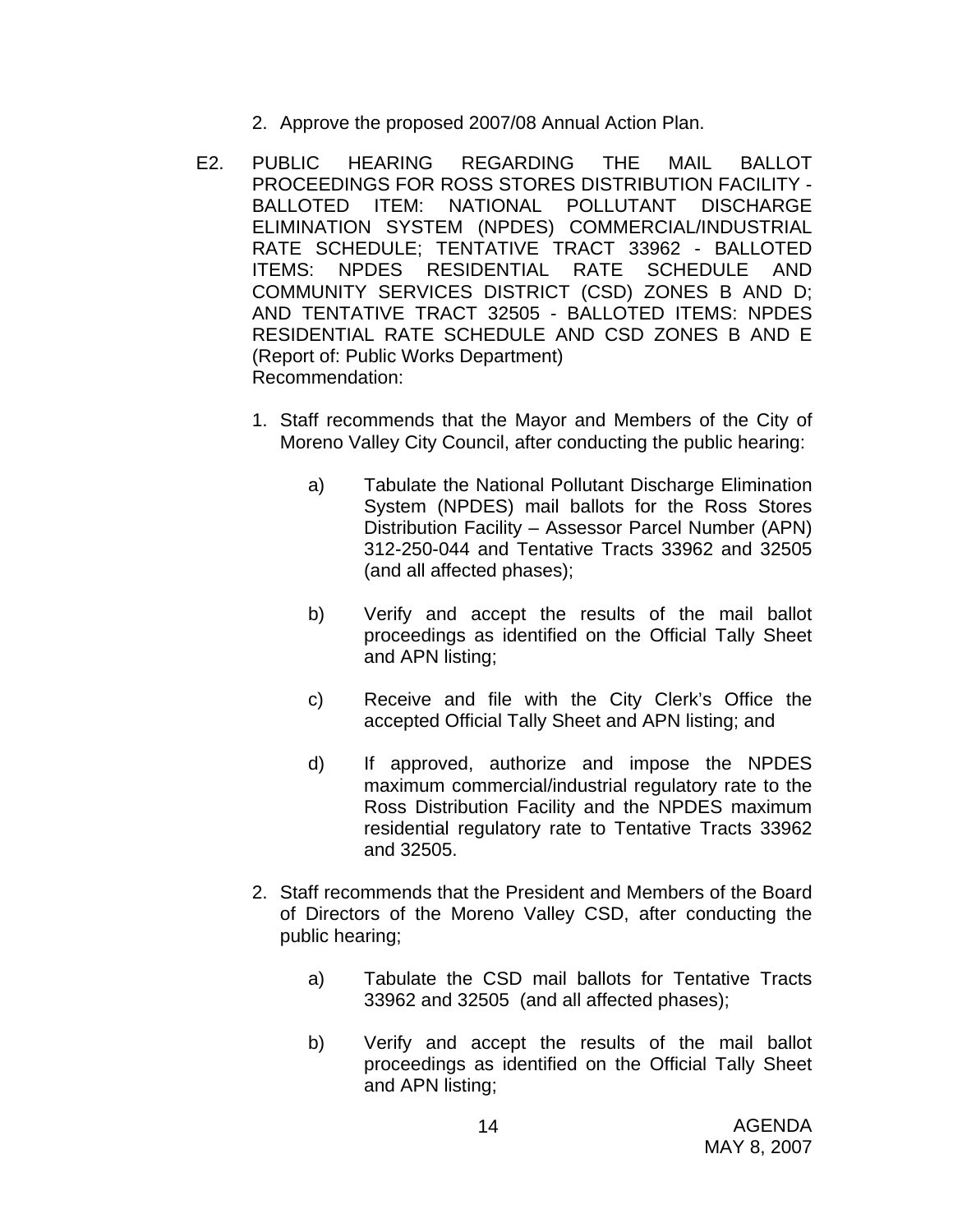- c) Receive and file with the City Clerk's office the accepted Official Tally Sheet and APN listing; and
- d) If approved, authorize and impose the CSD Zone B and Zone D parcel charges to Tentative Tract 33962 and CSD Zone B and Zone E parcel charges to Tentative Tract 32505.
- E3. A PUBLIC HEARING REGARDING A REQUEST TO CONSIDER AMENDMENT NO. 2 (PA05-0180) TO THE CACTUS CORRIDOR SPECIFIC PLAN (SP NO. 214) TO REMOVE THREE PARCELS TOTALING 27.36 ACRES FROM SP NO. 214 AND REVERT TO CITYWIDE ZONING DISTRICTS CONSISTENT WITH THE ADOPTED GENERAL PLAN, INCLUDING A RECENTLY APPROVED TOWNHOME PROJECT (8.97 ACRES/R15 OR RESIDENTIAL-15 ZONE), A RECENTLY APPROVED COMMERCIAL SHOPPING CENTER (8.90 ACRES/CC OR COMMUNITY COMMERCIAL ZONE) AND A VACANT SINGLE-FAMILY RESIDENTIAL PARCEL (9.39 ACRE/R5 OR RESIDENTIAL 5 ZONE). THE AFFECTED PARCELS ARE LOCATED AT THE SOUTHWEST CORNER OF MORENO BEACH DRIVE AND BRODIAEA AVENUE (APN # 486-250-008), THE NORTHWEST CORNER OF MORENO BEACH DRIVE AND CACTUS AVE., (APN # 486-250-017) AND ON THE SOUTH SIDE OF BRODIAEA AVENUE WEST OF MORENO BEACH DRIVE (APN # 486-250-007). THE APPLICANT IS EMPIRE COMMERCIAL REAL ESTATE L.P (Report of: Community Development Department)

Recommendation: That the City Council:

- 1. Recognize that the Cactus Corridor Specific Plan (SP No. 214) Amendment No. 2 (PA05-0180), satisfies requirements under Section 15061 (b)(3) of the California Environmental Quality Act (CEQA) "Review for Exemption" in that there is no possibility that the Amendment will have a significant effect on the environment; and
- 2. Introduce Ordinance No. 745 thereby approving PA05-0180 (Specific Plan Amendment), based on the findings in the City Council Ordinance, Amendment No. 2 to the Cactus Corridor Specific Plan No. 214, including the modification of the Specific Plan to remove three individual parcels, totaling 27 acres of land within the R15 (Residential-15), CC (Community Commercial) and R5 (Residential 5) land use districts as attached as Exhibits A, to the resolution (Attachment No. 2).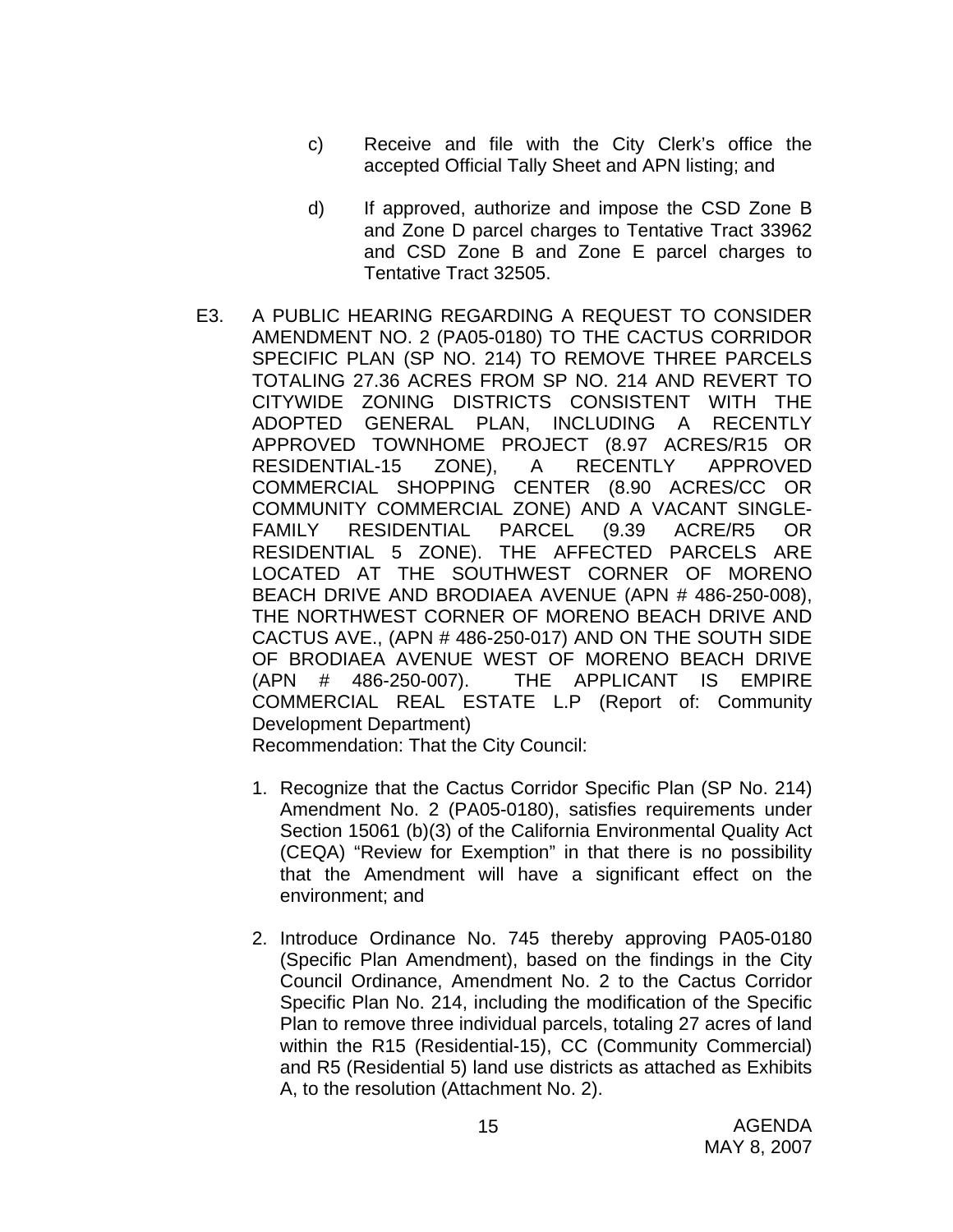#### Ordinance No. 745

An Ordinance of the City Council of the City of Moreno Valley, California, Approving Specific Plan Amendment No. 2 (PA05- 0180) to the Cactus Corridor Specific Plan No. 214 to Remove Three Parcels (Total of 27.36 Acres) from the Specific Plan and Revert to Zoning Districts that have been Previously Approved by and are Consistent with the General Plan Including a Recently Approved Townhome Project (8.97 Acres, APN No. 486-250-008) on the Southwest Corner of Moreno Beach Drive and Brodiaea Avenue within an R15 Land Use District, and Two Adjacent Sites, one Immediately to the South of the Townhome Project Site (8.90 Acres, APN No. 486-250-017) Located on the Northwest Corner of Moreno Beach Drive and Cactus Avenue, Including a Recently Approved Commercial Shopping Center within a CC (Community Commercial) Land Use District and a Vacant Parcel (9.39 Acres, APN #486-250-007) on the South Side of Brodiaea Avenue and West of Moreno Beach Drive Included in a R5 (Residential-5) District

#### **F. ITEMS REMOVED FROM CONSENT CALENDARS FOR DISCUSSION OR SEPARATE ACTION**

## **G. REPORTS**

- G1. CITY COUNCIL REPORTS ON REGIONAL ACTIVITIES
	- a) Report on Riverside Transit Agency (RTA) by Council Member **Flickinger**
- G2. PRESENTATION OF FY 2007-08 PROPOSED BUDGET SUMMARY – (POWER POINT PRESENTATION TO BE PROVIDED UNDER SEPARATE COVER) (Report of: Finance Department) Recommendation: Receive and file the FY 2007-08 Proposed Budget Summary.
- G3. ORDINANCE CREATING AN ARTS COMMISSION (Report of: Parks and Community Services Department) Recommendation: That the City Council introduce Ordinance No. 746, amending Title 2 of the City of Moreno Valley Municipal Code, by adding thereto a new Chapter 2.26, creating an Arts Commission (roll call required).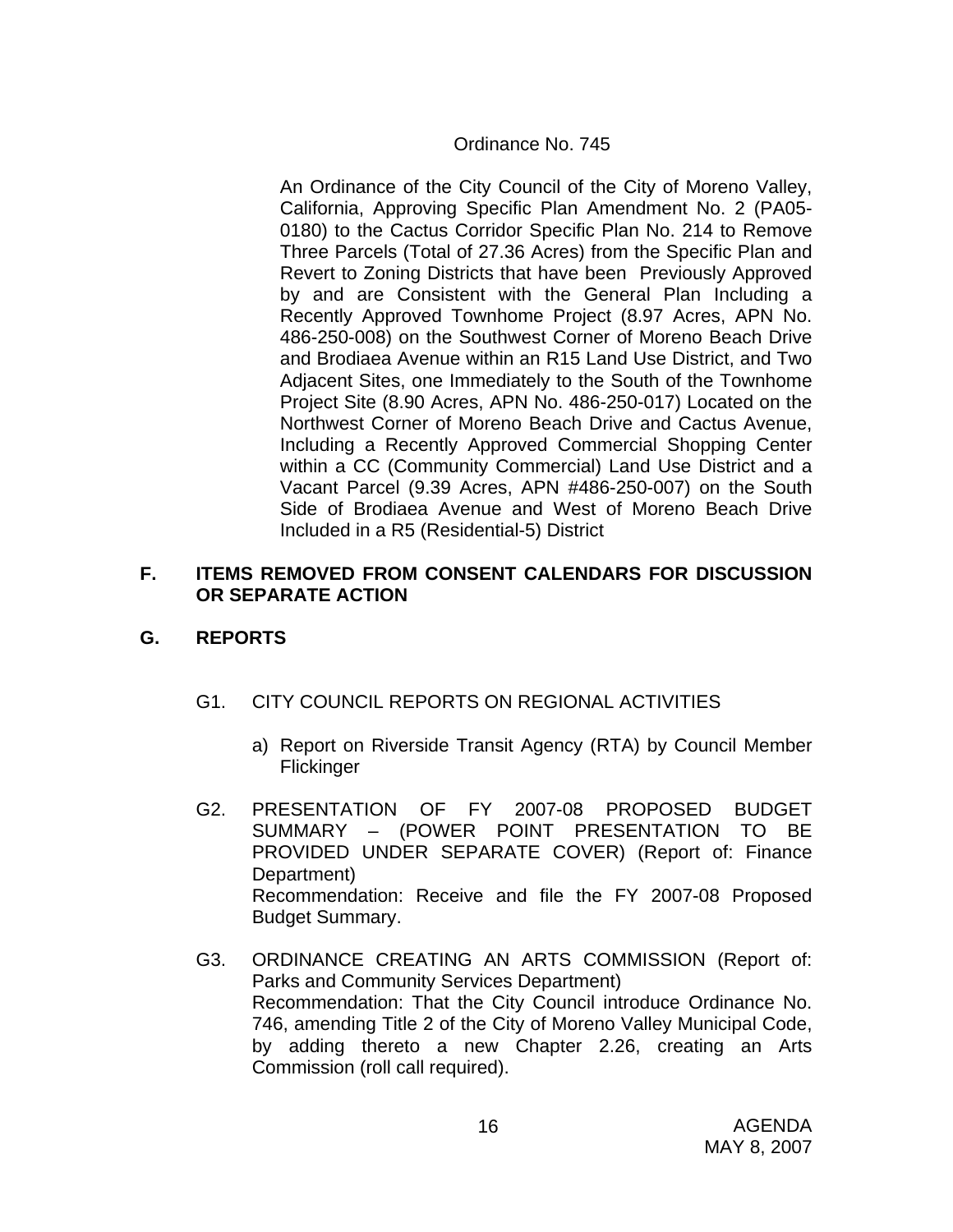#### Ordinance No. 746

An Ordinance of the City Council of the City of Moreno Valley, Amending Title 2 of the City of Moreno Valley Municipal Code, by Adding a New Chapter 2.26 Creating an Arts Commission

- G4. RESOLUTION AUTHORIZING THE ISSUANCE OF BONDS OF COMMUNITY FACILITIES DISTRICT NO. 5 DESIGNATED 2007 SPECIAL TAX BONDS, APPOINTING THE FISCAL AGENT, APPROVING THE FORMS OF THE FISCAL AGENT AGREEMENT, PRELIMINARY OFFICIAL STATEMENT, BOND PURCHASE AGREEMENT AND CONTINUING DISCLOSURE AGREEMENT, AUTHORIZING NEGOTIATION OF TERMS OF THE SALE OF SAID BONDS, AND PREPARATION OF FINAL OFFICIAL STATEMENT (Report of: Public Works Department) Recommendation: That the City Council, acting in its capacity as the legislative body of City of Moreno Valley Community Facilities District No. (CFD) 5 ("the District"):
	- 1) Approve and adopt Resolution No. 2007-51, a Resolution of the City Council of the City of Moreno Valley, Acting as the Legislative Body of the CFD No. 5 of the City of Moreno Valley, Authorizing the Issuance of Bonds of CFD No. 5 Designated 2007 Special Tax Bonds, in an Aggregate Principal Amount Not to Exceed \$10,000,000, Appointing a Fiscal Agent, Approving the Forms of a Fiscal Agent Agreement, Preliminary Official Statement, Bond Purchase Agreement and Continuing Disclosure Agreement, Authorizing Negotiation of Terms of the Sale of said Bonds, and Authorizing the Preparation of the Final Official Statement.

#### Resolution No. 2007-51

A Resolution of the City Council of the City of Moreno Valley, Acting as the Legislative Body of the CFD No. 5 of the City of Moreno Valley, Authorizing the Issuance of Bonds of Community Facilities District No. 5 Designated 2007 Special Tax Bonds, in an Aggregate Principal Amount Not to Exceed \$5,900,000, Appointing a Fiscal Agent, Approving a Fiscal Agent Agreement, Preliminary Official Statement, Bond Purchase Agreement and Continuing Disclosure Agreement and Authorizing Negotiation of Terms of the Sale of said Bonds, and Authorizing Preparation of Final Official Statement

G5. CITY MANAGER'S REPORT (Informational Oral Presentation – not for Council action)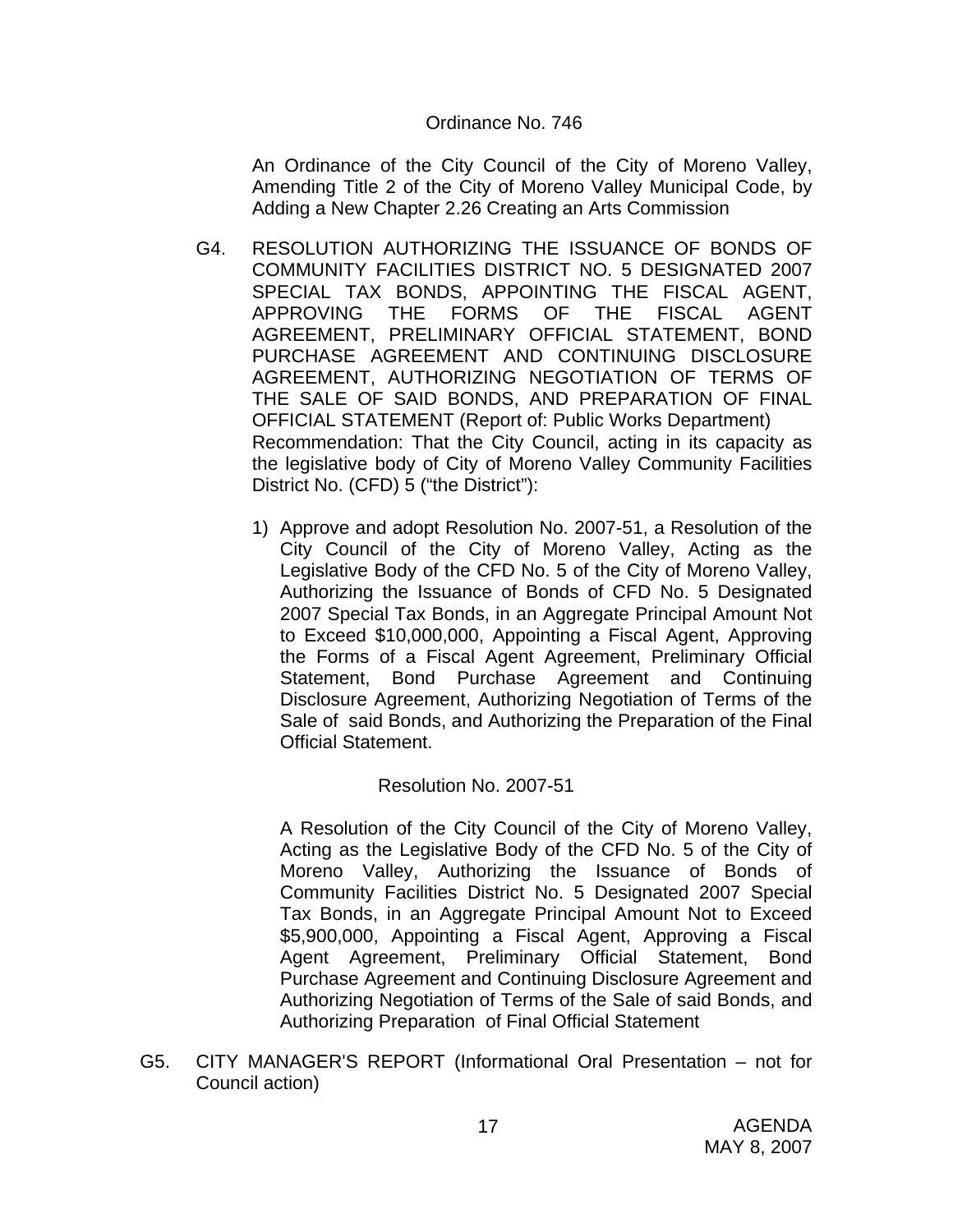## **H. LEGISLATIVE ACTIONS**

ORDINANCES - 1ST READING AND INTRODUCTION - NONE

ORDINANCES - 2ND READING AND ADOPTION - NONE

ORDINANCES - URGENCY ORDINANCES - NONE

RESOLUTIONS – NONE

PUBLIC COMMENTS **ON ANY SUBJECT NOT ON THE AGENDA** UNDER THE JURISDICTION OF THE CITY COUNCIL

Those wishing to speak should complete and submit a BLUE speaker slip to the Bailiff. There is a three-minute time limit per person. All remarks and questions shall be addressed to the presiding officer or to the City Council and not to any individual Council member, staff member or other person.

## **CLOSING COMMENTS AND/OR REPORTS OF THE CITY COUNCIL, COMMUNITY SERVICES DISTRICT, OR COMMUNITY REDEVELOPMENT AGENCY**